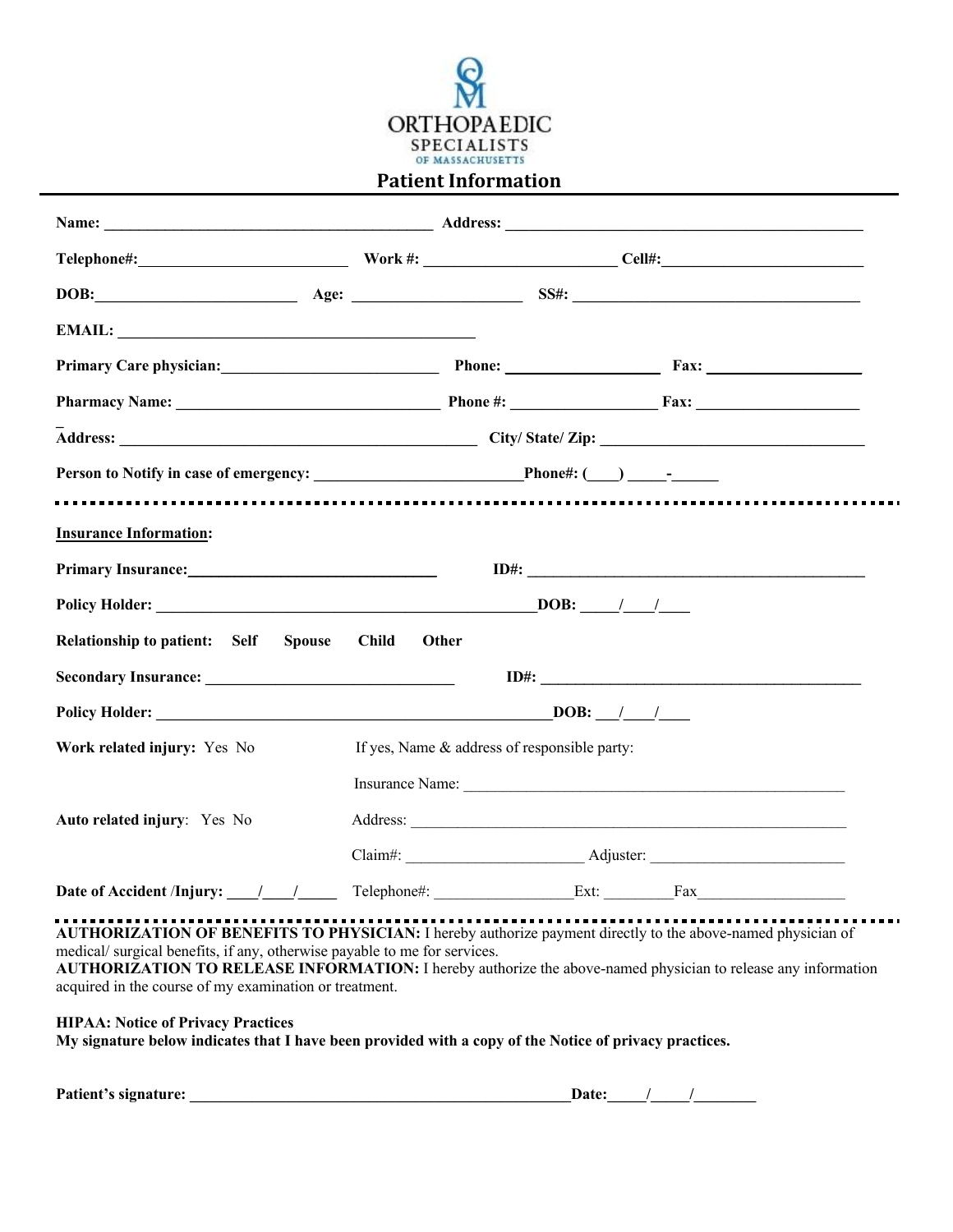## **PATIENT PERSONAL HISTORY -PAGE 1**

|                                                                                                                                                                                                                                                                                                                                                                                                                       |                       | Name: Weight: Name: Weight: New York New York New York New York New York New York New York New York New York New York New York New York New York New York New York New York New York New York New York New York New York New Y |                                                                                                                                                                                                                                                                                                                        |                  |
|-----------------------------------------------------------------------------------------------------------------------------------------------------------------------------------------------------------------------------------------------------------------------------------------------------------------------------------------------------------------------------------------------------------------------|-----------------------|--------------------------------------------------------------------------------------------------------------------------------------------------------------------------------------------------------------------------------|------------------------------------------------------------------------------------------------------------------------------------------------------------------------------------------------------------------------------------------------------------------------------------------------------------------------|------------------|
|                                                                                                                                                                                                                                                                                                                                                                                                                       |                       |                                                                                                                                                                                                                                |                                                                                                                                                                                                                                                                                                                        |                  |
|                                                                                                                                                                                                                                                                                                                                                                                                                       |                       | Race: ________________Decline Ethnicity: _______________Decline Language: ______________Decline                                                                                                                                |                                                                                                                                                                                                                                                                                                                        |                  |
| <b>MEDICATIONS:</b> Please use back of page if you need more room.                                                                                                                                                                                                                                                                                                                                                    |                       |                                                                                                                                                                                                                                |                                                                                                                                                                                                                                                                                                                        |                  |
| Name                                                                                                                                                                                                                                                                                                                                                                                                                  | Dosage Frequency Name |                                                                                                                                                                                                                                | <b>Dosage</b>                                                                                                                                                                                                                                                                                                          | Frequency        |
|                                                                                                                                                                                                                                                                                                                                                                                                                       |                       | $\begin{array}{c}\n2. & \phantom{2\sqrt{3}}\n\end{array}$                                                                                                                                                                      |                                                                                                                                                                                                                                                                                                                        |                  |
|                                                                                                                                                                                                                                                                                                                                                                                                                       |                       | $3.$ $4.$                                                                                                                                                                                                                      |                                                                                                                                                                                                                                                                                                                        |                  |
|                                                                                                                                                                                                                                                                                                                                                                                                                       |                       | $5.$ 6.                                                                                                                                                                                                                        |                                                                                                                                                                                                                                                                                                                        |                  |
|                                                                                                                                                                                                                                                                                                                                                                                                                       |                       | <b>ALLERGIES:</b> Yes No (please list) LATEX ALLERGY: Yes No Please use back of page if you need more room.                                                                                                                    |                                                                                                                                                                                                                                                                                                                        |                  |
|                                                                                                                                                                                                                                                                                                                                                                                                                       |                       | $1.$ $2.$                                                                                                                                                                                                                      |                                                                                                                                                                                                                                                                                                                        |                  |
|                                                                                                                                                                                                                                                                                                                                                                                                                       |                       | Please list ALL prior operations:                                                                                                                                                                                              |                                                                                                                                                                                                                                                                                                                        |                  |
|                                                                                                                                                                                                                                                                                                                                                                                                                       |                       | Please list ALL prior hospitalizations: expression of the set of the set of the set of the set of the set of the set of the set of the set of the set of the set of the set of the set of the set of the set of the set of the |                                                                                                                                                                                                                                                                                                                        |                  |
| <b>Have you had any complication with ANESTHESIA?</b> Yes No                                                                                                                                                                                                                                                                                                                                                          |                       |                                                                                                                                                                                                                                |                                                                                                                                                                                                                                                                                                                        |                  |
|                                                                                                                                                                                                                                                                                                                                                                                                                       |                       |                                                                                                                                                                                                                                |                                                                                                                                                                                                                                                                                                                        |                  |
|                                                                                                                                                                                                                                                                                                                                                                                                                       |                       | <b>Immunizations:</b> Last tetanus shot (date) 11 11 12 COVID-19 Vaccination Yes No Covid-19 Booster Yes No                                                                                                                    |                                                                                                                                                                                                                                                                                                                        |                  |
|                                                                                                                                                                                                                                                                                                                                                                                                                       |                       |                                                                                                                                                                                                                                |                                                                                                                                                                                                                                                                                                                        |                  |
| Please circle Yes or No:                                                                                                                                                                                                                                                                                                                                                                                              |                       |                                                                                                                                                                                                                                |                                                                                                                                                                                                                                                                                                                        |                  |
| History of MRSA - Year                                                                                                                                                                                                                                                                                                                                                                                                | Yes No                | Thyroid/Endocrine Yes No If yes Type                                                                                                                                                                                           |                                                                                                                                                                                                                                                                                                                        |                  |
| <b>Hypertension</b> (High blood Pressure)                                                                                                                                                                                                                                                                                                                                                                             | Yes No                | Hepatitis                                                                                                                                                                                                                      |                                                                                                                                                                                                                                                                                                                        | Yes No           |
| <b>Diabetes</b>                                                                                                                                                                                                                                                                                                                                                                                                       | Yes No                | <b>HIV &amp; AIDS</b>                                                                                                                                                                                                          |                                                                                                                                                                                                                                                                                                                        | Yes No           |
| <b>High Cholesterol</b>                                                                                                                                                                                                                                                                                                                                                                                               | Yes No                | <b>Bleeding or blood disorder</b>                                                                                                                                                                                              |                                                                                                                                                                                                                                                                                                                        | Yes No           |
| Pacemaker                                                                                                                                                                                                                                                                                                                                                                                                             |                       |                                                                                                                                                                                                                                |                                                                                                                                                                                                                                                                                                                        |                  |
| <b>Stroke</b><br>Sleep apnea                                                                                                                                                                                                                                                                                                                                                                                          | Yes No<br>Yes No      | Asthma<br><b>Other Lung disease</b>                                                                                                                                                                                            |                                                                                                                                                                                                                                                                                                                        | Yes No<br>Yes No |
| <b>Artificial Heart Valve</b>                                                                                                                                                                                                                                                                                                                                                                                         |                       |                                                                                                                                                                                                                                |                                                                                                                                                                                                                                                                                                                        |                  |
| <b>Depression</b>                                                                                                                                                                                                                                                                                                                                                                                                     |                       |                                                                                                                                                                                                                                |                                                                                                                                                                                                                                                                                                                        | Yes No           |
| Liver disease                                                                                                                                                                                                                                                                                                                                                                                                         | Yes No                | <b>Heart disease</b>                                                                                                                                                                                                           |                                                                                                                                                                                                                                                                                                                        | Yes No           |
|                                                                                                                                                                                                                                                                                                                                                                                                                       |                       | Blood Clots (DVT) or pulmonary embolus Yes No If yes, type _____________________                                                                                                                                               |                                                                                                                                                                                                                                                                                                                        |                  |
| If yes, When? $\frac{1}{\sqrt{1-\frac{1}{\sqrt{1-\frac{1}{\sqrt{1-\frac{1}{\sqrt{1-\frac{1}{\sqrt{1-\frac{1}{\sqrt{1-\frac{1}{\sqrt{1-\frac{1}{\sqrt{1-\frac{1}{\sqrt{1-\frac{1}{\sqrt{1-\frac{1}{\sqrt{1-\frac{1}{\sqrt{1-\frac{1}{\sqrt{1-\frac{1}{\sqrt{1-\frac{1}{\sqrt{1-\frac{1}{\sqrt{1-\frac{1}{\sqrt{1-\frac{1}{\sqrt{1-\frac{1}{\sqrt{1-\frac{1}{\sqrt{1-\frac{1}{\sqrt{1-\frac{1}{\sqrt{1-\frac{1}{\sqrt{$ |                       |                                                                                                                                                                                                                                |                                                                                                                                                                                                                                                                                                                        |                  |
|                                                                                                                                                                                                                                                                                                                                                                                                                       |                       | Please list any other medical issues not listed: example and contact the set of the set of the set of the set of the set of the set of the set of the set of the set of the set of the set of the set of the set of the set of |                                                                                                                                                                                                                                                                                                                        |                  |
|                                                                                                                                                                                                                                                                                                                                                                                                                       |                       | <b>FAMILY MEDICAL HISTORY:</b> Cancer: Y N Substance Abuse: Y N Environmental Exposure: Y N                                                                                                                                    |                                                                                                                                                                                                                                                                                                                        |                  |
|                                                                                                                                                                                                                                                                                                                                                                                                                       |                       |                                                                                                                                                                                                                                |                                                                                                                                                                                                                                                                                                                        |                  |
|                                                                                                                                                                                                                                                                                                                                                                                                                       |                       |                                                                                                                                                                                                                                | Date $\frac{1}{2}$ $\frac{1}{2}$ $\frac{1}{2}$ $\frac{1}{2}$ $\frac{1}{2}$ $\frac{1}{2}$ $\frac{1}{2}$ $\frac{1}{2}$ $\frac{1}{2}$ $\frac{1}{2}$ $\frac{1}{2}$ $\frac{1}{2}$ $\frac{1}{2}$ $\frac{1}{2}$ $\frac{1}{2}$ $\frac{1}{2}$ $\frac{1}{2}$ $\frac{1}{2}$ $\frac{1}{2}$ $\frac{1}{2}$ $\frac{1}{2}$ $\frac{1}{$ |                  |
|                                                                                                                                                                                                                                                                                                                                                                                                                       |                       |                                                                                                                                                                                                                                |                                                                                                                                                                                                                                                                                                                        |                  |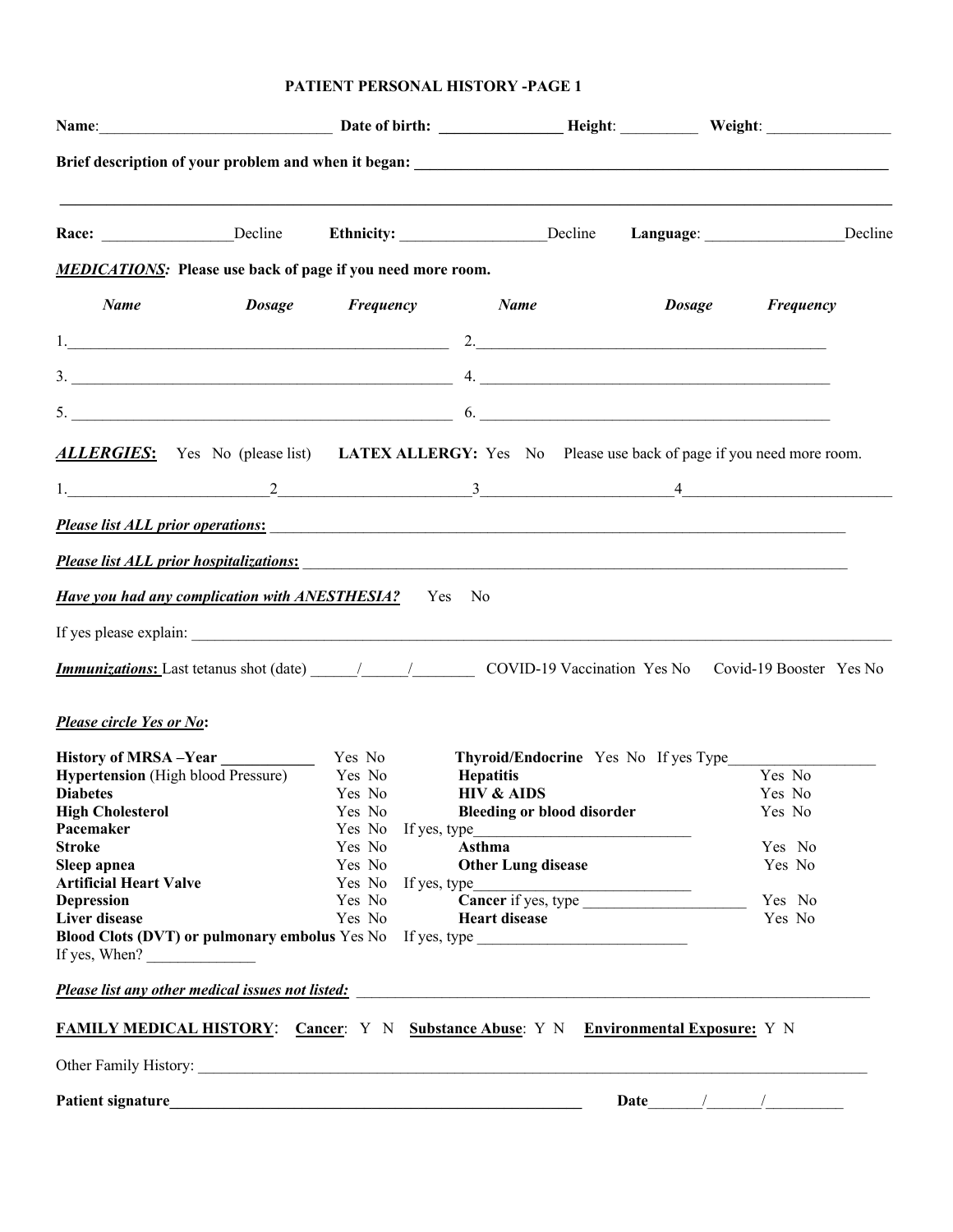

| Name:                      | Date of birth: |         |                                                                                   |  |
|----------------------------|----------------|---------|-----------------------------------------------------------------------------------|--|
| <b>Social History:</b>     | Single         | Married | Widowed<br>Partnered<br>Divorced                                                  |  |
| Work Occupation:           |                |         | Part time Disabled Retired<br>Full time<br>Unemployed                             |  |
| Tobacco use:               |                |         | Year quit smoking Year quit smoking                                               |  |
|                            |                |         | <b>Recreational drug use:</b> Yes No (if yes please list)                         |  |
| <b>Alcohol use:</b>        |                | Yes No  |                                                                                   |  |
| <b>Caffeinated drinks:</b> |                | Yes No  | (If yes how many per day)                                                         |  |
|                            |                |         | Do you have children? Yes No (If yes, how many) _________________________________ |  |

**Review of Systems**: (please **circle** all that apply)

| <b>General:</b>              | Cardiovascular:                                                                                                                                                                                                               | Musculoskeletal:   | Neurological:            |
|------------------------------|-------------------------------------------------------------------------------------------------------------------------------------------------------------------------------------------------------------------------------|--------------------|--------------------------|
| Feeling well                 | Chest pain                                                                                                                                                                                                                    | Calf Pain          | <b>Dizziness</b>         |
| Fever                        | Palpitations                                                                                                                                                                                                                  | Joint Swelling     | Unsteadiness             |
| Chills                       | Edema                                                                                                                                                                                                                         | Joint Pain         | Weakness                 |
| Fatigue                      | Phlebitis                                                                                                                                                                                                                     | Joint Stiffness    | <b>Numbness</b>          |
|                              |                                                                                                                                                                                                                               | Muscle Weakness    | <b>Unusual Sensation</b> |
| Skin:                        | <b>Gastrointestinal:</b>                                                                                                                                                                                                      | Muscle Pain        | Fainting                 |
| <b>Bruising</b>              | Heartburn/Reflux                                                                                                                                                                                                              | Muscle Atrophy     | Headaches                |
| Rash                         | Constipation                                                                                                                                                                                                                  | Leg Cramps         |                          |
| <b>Respiratory:</b>          | <b>Psychiatric:</b>                                                                                                                                                                                                           | <b>Hematology:</b> | <b>Genitourinary:</b>    |
| Cough                        | Anxiety                                                                                                                                                                                                                       | Anemia             | Prostate enlargement     |
| Wheezing                     | Depression                                                                                                                                                                                                                    | <b>Blood Clots</b> | Prostate Cancer          |
| Difficulty                   | Insomnia                                                                                                                                                                                                                      | Nose Bleeds        | Recurrent Urinary        |
| <b>Breathing</b>             | Dementia                                                                                                                                                                                                                      |                    | <b>Tract Infection</b>   |
|                              | Patient Signature: New York Changes and School School of the School School School School School School School School School School School School School School School School School School School School School School School |                    | Date /                   |
| <b>Physicians Signature:</b> |                                                                                                                                                                                                                               |                    | Date                     |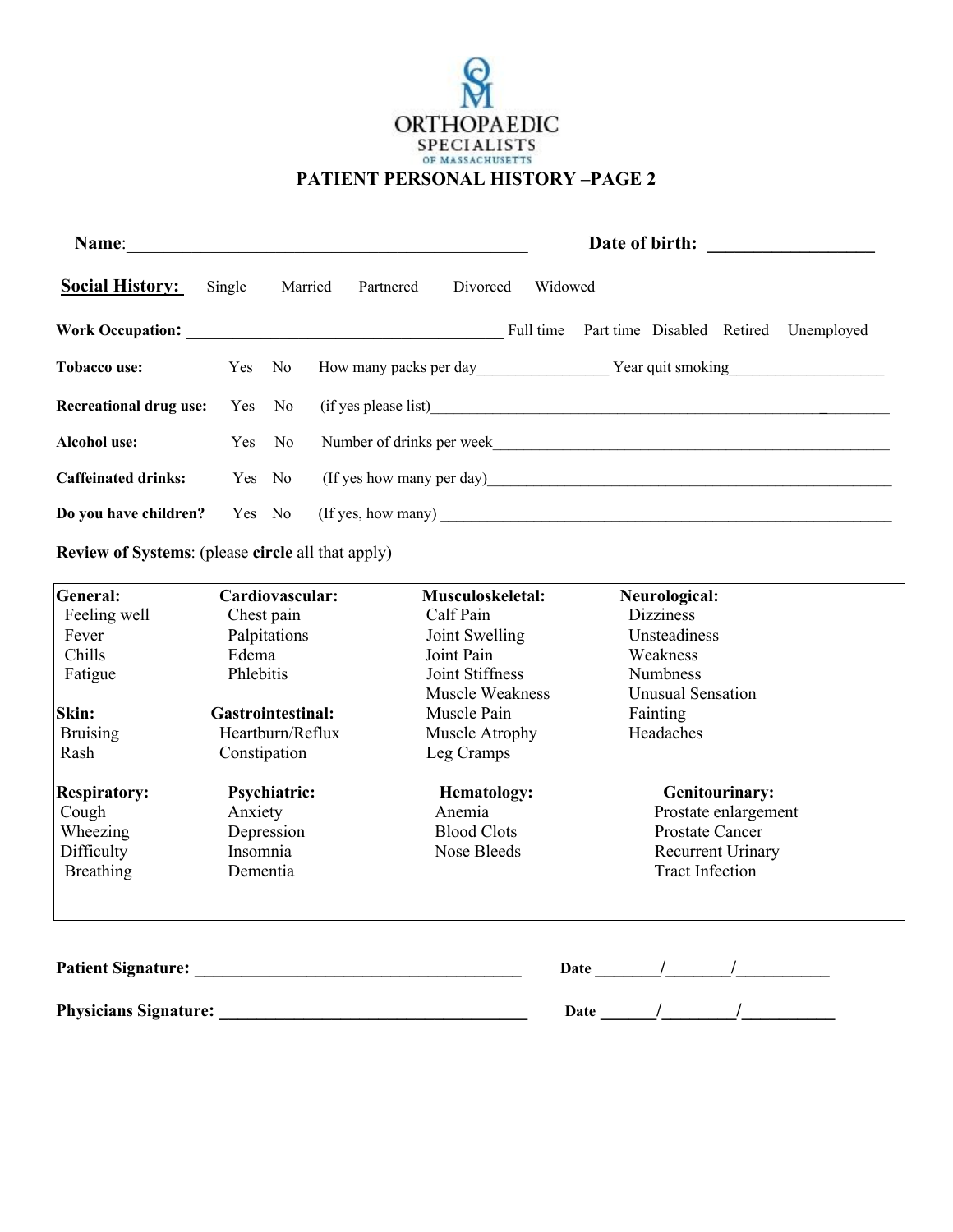

## **CONSENT FOR PURPOSES OF TREATMENT, PAYMENT AND HEALTHCARE OPERATIONS**

I **\_\_\_\_\_\_\_\_\_\_\_\_\_\_\_\_\_\_\_\_\_\_\_\_\_\_\_\_\_\_\_\_\_\_\_** consent to: the use or disclosure of my "protected health information" (PHI) as identified in the Health Insurance Portability and Accountability Act of 1996 (HIPAA); and this Consent by Orthopaedic Specialists of Massachusetts, P.C. for the purpose of diagnosing or providing treatment to me, obtaining payment for my healthcare bills, or to conduct the health care operations of Orthopaedic Specialists of Massachusetts, P.C. I understand that diagnosis or treatment of me by the physicians(s) and / or physical assistant(s) and / or medical assistant(s) at Orthopaedic Specialists of Massachusetts, P.C. may be continued upon my consent as evidenced by my signature on this document.

**\_\_\_\_\_\_\_\_\_\_\_\_\_\_\_\_\_\_\_\_\_\_\_\_\_\_\_\_\_\_\_\_\_\_\_\_\_\_\_\_\_\_\_\_\_\_\_\_\_\_\_\_\_\_\_\_\_\_\_\_\_\_\_\_\_\_\_\_\_\_\_\_\_\_\_\_\_\_\_\_\_\_\_\_\_\_\_\_\_\_\_\_\_\_\_\_\_\_\_\_\_\_**

My "protected health information" means health information, including but not limited to my demographic information, collected from me and created or received by my physician, physician assistant, medical assistant, another health care provider, a health plan, my employer, or a health care clearinghouse. This protected health information relates to my past, present and future physical or mental health condition and indentifies me, or there is a reasonable basis to believe such information may indentify me.

I understand I have the right to request a restriction as to how my protected health information is used or disclosed to carry out treatment, payment, or the healthcare operations of Orthopaedic Specialists. Orthopaedic Specialists of Massachusetts, P.C. is not required to agree to any restriction that I may request. Orthopaedic Specialists of Massachusetts, P.C. agrees to any restriction requested by me, such restrictions shall be binding on Orthopaedic Specialists of Massachusetts, P.C. and the physician(s) and/ or physical assistant(s) and / or medical assistant(s) at Orthopaedic Specialists of Massachusetts, P.C. I further understand that I have the right to revoke this consent , in writing, at any time, except to the extent that Orthpaedic Specialists of Massachusetts, P.C. and / or physician(s) and / or physical assistant(s) and/ or medical assistant(s) at Orthopaedic Specialists of Massachusetts, P.C. have taken action in reliance on this consent.

I understand I have the right to review Orthopaedic Specialist of Massachusetts, P.C.'s **Notice of Patient Privacy Practices** prior to signing this consent. Orthpaedic Specialists of Massachusetts, P.C. Notice of Patient Privacy Practices has been provided to me and describes the types of uses and disclosures of my protected health information that may occur in my treatment, payment of bills, or in the performance of the health care operations of Orthopaedic Specialists of Massachusetts, P.C. This Notice of Patient Privacy Practices also describes my rights and Orthopaedic Specialists of Massachusetts, P.C.'s duties with respect to my protected health information.

Please also note that as provided in Orthopaedic Specialists of Massachusetts, P.C.'s Notice of Patient Privacy Practices, Orthpaedic Specialists of Massachusetts, P.C. reserves the right to change the privacy practices that are described in such notice. I may obtain a revised Notice of Patient Privacy Practices by calling Orthopaedic Specialists of Massachusetts, P.C.'s Norwood office at: (781) 769- 6720 and requesting a revised copy be mailed to the location of my choice, or by asking for one at the time of my next appointment.

 $\mathcal{L}_\text{max}$ 

Signature of Patient or Personal Representative Date

Printed Name of Patient or Personal Representative

 $\mathcal{L}_\text{max}$  and the contract of the contract of the contract of the contract of the contract of the contract of the contract of the contract of the contract of the contract of the contract of the contract of the contrac

 $\mathcal{L}_\text{max}$  and  $\mathcal{L}_\text{max}$  and  $\mathcal{L}_\text{max}$  and  $\mathcal{L}_\text{max}$  and  $\mathcal{L}_\text{max}$ 

Description of Personal Representative's Authority